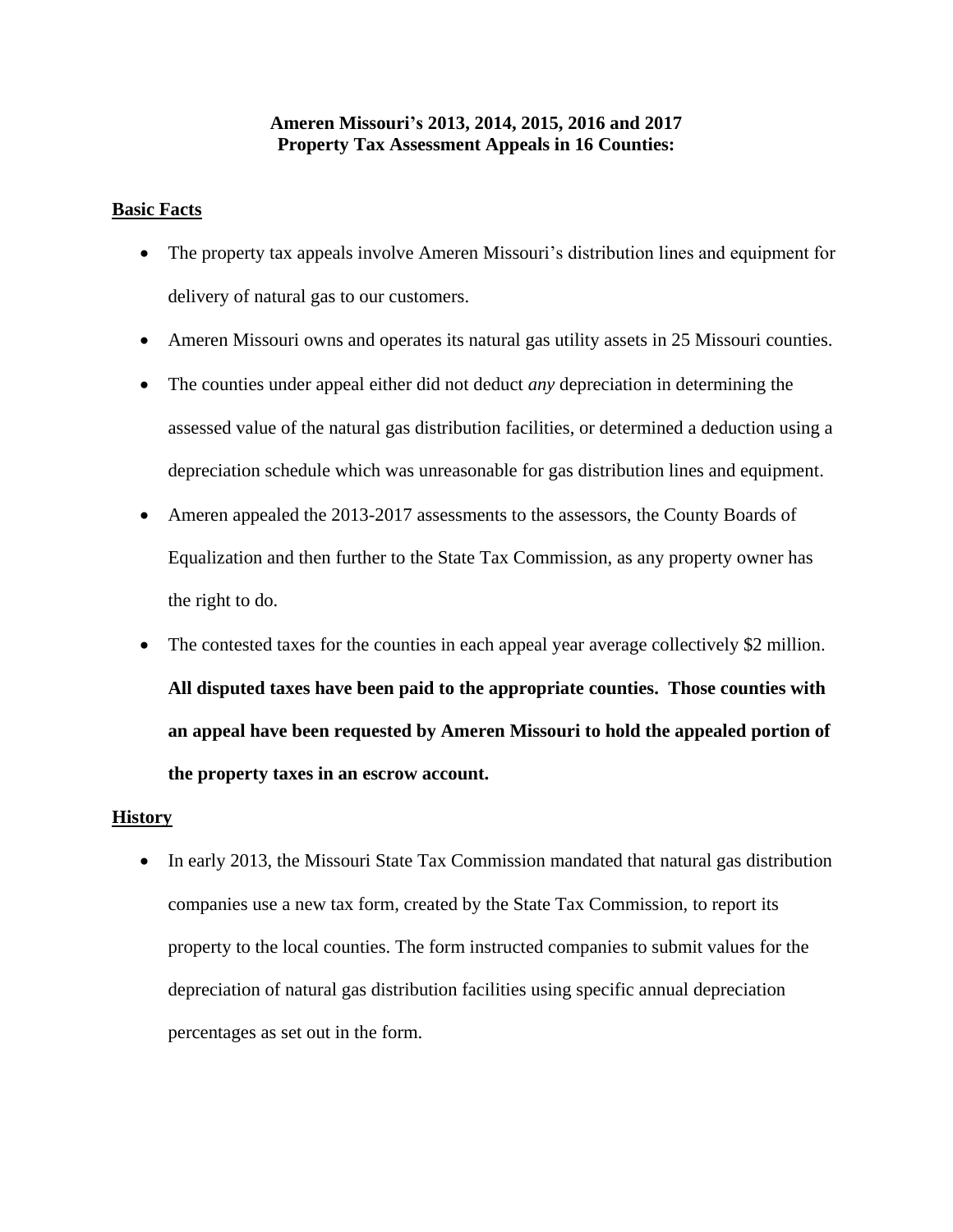- Beginning with 2013, Ameren used the form and deducted depreciation from the value of its assets per the form.
- The State Tax Commission continues to publish the form and to require gas distribution to file for taxes using the form.
- The county assessors, for which appeals are pending, continue to decline applying the depreciation required by the State Tax Commission.
- Depreciation is required, by both the Missouri Public Service Commission and the Federal Energy Regulatory Commission, to be applied by natural gas distribution companies in accurately stating the value of the assets on their public financial statements. These statements are used to regulate the companies.
- Deductions for depreciation are required by accepted appraisal methods, by generally accepted accounting principles and in the determination of property tax assessments.
- This requirement applies to valuations of any real estate improvements, including a person's home, as well as local gas distribution assets.
- In testimony before the State Tax Commission in the 2013 appeals, the expert appraiser working on behalf of the counties admitted and agreed that:
	- o The county assessors had not applied any depreciation, but should have;
	- o Ameren had not already taken depreciation in its original cost values submitted by Ameren for the 2013 tax year;
	- o Ameren was not seeking a double deduction for depreciation.

## **Why did Ameren Appeal & What is the Appeal Process?**

 Ameren has a duty to its ratepayers and the public to make sure that its properties, which serve the public and ratepayers, are valued fairly so it is not taxed unfairly.